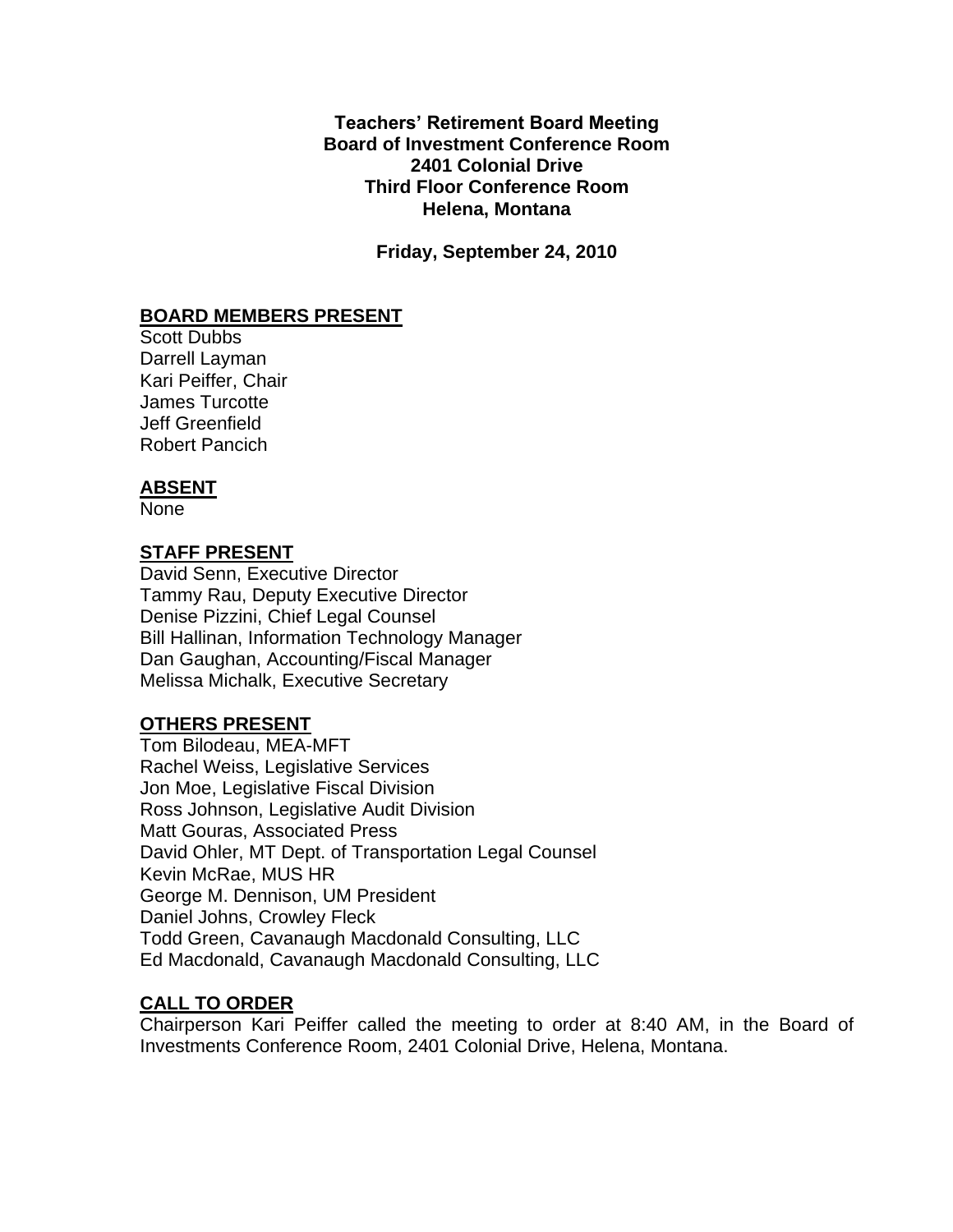### Adopt Agenda

Chairperson Peiffer asked for additions or changes to the Agenda for September 24, 2010. Finding none, Chairperson Peiffer requested a motion to adopt the Agenda.

**MOTION/VOTE:** Member Turcotte moved to adopt the agenda as presented. Seconded by Member Layman, the motion passed unanimously.

### Approval of Minutes

Chairperson Peiffer called for changes to the May 13 & 14, 2010 and August 3, 2010 Board Meeting Minutes. Finding none, Chairperson Peiffer requested a motion to adopt the May 13 & 14, 2010 and August 3, 2010 Board Minutes.

**MOTION/VOTE:** Member Layman moved to adopt the May 13 & 14, 2010 and August 3, 2010 Board Meeting Minutes as presented. Seconded by Member Dubbs, the motion passed unanimously.

### Public Comment on Board Relation Items:

Chairperson Peiffer called for public comment on Board related items. No public comments were made.

## **ACTUARIAL VALUATION**

Mr. Ed Macdonald and Mr. Todd Green were present to review the July 1, 2010 Actuarial Valuation for the Montana Teachers' Retirement System. Mr. Macdonald began by reviewing the key findings, stating that there is a declining funded status, which was somewhat positively impacted by the revised assumptions for rates of withdrawal, retirement, and disability, and methodology changes on how benefits are calculated, and the present value of ORP Contributions. Mr. Green continued the review, affirming that the Employer Contribution is not sufficient to meet the funding policy of the Board. Mr. Green recommended an increase of 2.20% for the 2012 Fiscal Year and an additional 2.02% for the 2013 Fiscal Year. Mr. Green also confirmed that without additional contributions to the system, it will run out of funds at some time in the future.

Member Turcotte questioned the Actuaries about the market factors over the last ten years, asking if they had any proposal to lower the actuarial assumption regarding investment returns from the current 7.75%. Mr. Cavanaugh responded that the Actuaries believe the current rate of 7.75% is still reasonable for TRS.

The Actuaries recommend the following actuarial factors/tables be updated:

- Life Annuity Factors
- Optional Allowance Factors
- 10 & 20 Year Term Certain Factors
- Actuarial Cost to Purchase Service Formula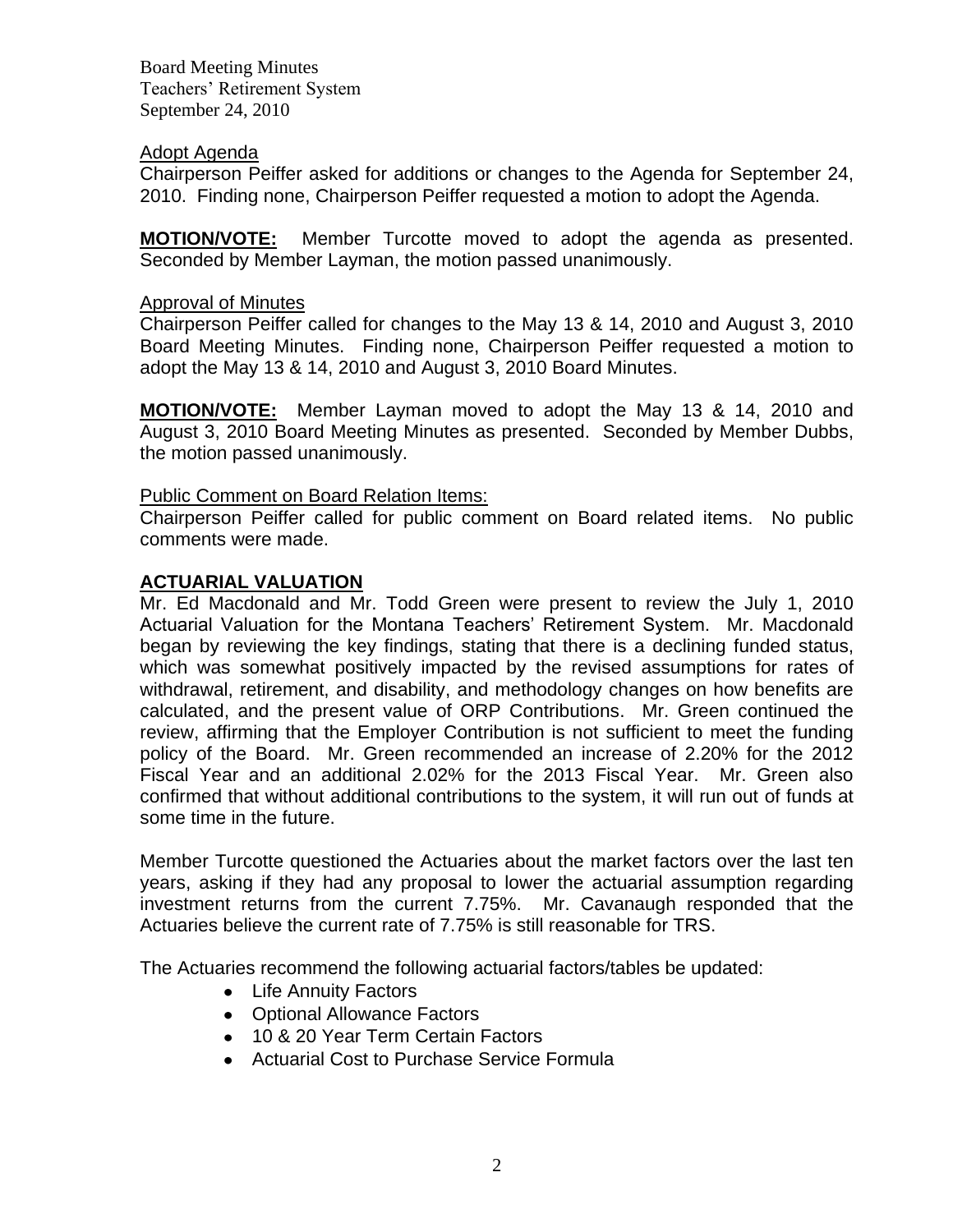**MOTION/VOTE:** Member Jeff Greenfield moved to accept the Actuarial Valuation as presented by Cavanaugh and Macdonald. Seconded by Member Robert Pancich, the motion passed unanimously.

**MOTION/VOTE:** Member Turcotte moved to accept the recommendation on the Life Annuity Tables effective October 1, 2010. Seconded by Member Layman, the motion passed unanimously.

**MOTION/VOTE:** Member Turcotte moved to adopt the recommended Optional Retirement Allowance and 10 & 20 Year Term Certain factors effective with retirement benefits effective after July 1, 2011. Seconded by Member Greenfield, the motion passed unanimously.

**MOTION/VOTE:** Member Greenfield moved to accept the Actuarial Cost to Purchase Service Formula effective July 1, 2011. Seconded by Member Layman, the motion passed unanimously.

# **BREAK**

# **INDIVIDUAL PETITIONS**

## Dr. George M. Dennison – Exception Requested to the 10% Cap

Dr. Dennison is the retiring President of the University of Montana who received compensation in his final year of employment exceeding 110% of his preceding year's compensation. Dr. Dennison's raise was the result of the hiring of a new president at Montana State University, and the Board of Regents' application of its long-standing policy to maintain parity in the salaries paid to its two university presidents, such that after the new president was hired at MSU, the newly negotiated salary rate for that position was adopted as the new salary rate for Mr. Dennison's position. TRS staff determined that the "10% cap" set forth in 19-20-715, MCA, would apply to limit the amount of the compensation paid to Dr. Dennison in his last year of employment that could be included in the calculation of Dr. Dennison's average final compensation by the retirement system. TRS staff determined that none of the exceptions provided by ARM 2.44.518 applied in this case. Dr. Dennison requested that the TRS Board review the staff determination.

Dr. Dennison and the University asserted that ARM 2.44.518(1)(b) provides an exception to the 10% cap that provides an exception for a change or adjustment in a salary schedule covering a certified group of employees not covered under a collective bargaining agreement. Dr. Dennison and the University asserted that the two presidents employed by the Board of Regents constitute a group of employees and that the Board of Regents long-standing policy of maintaining parity of salary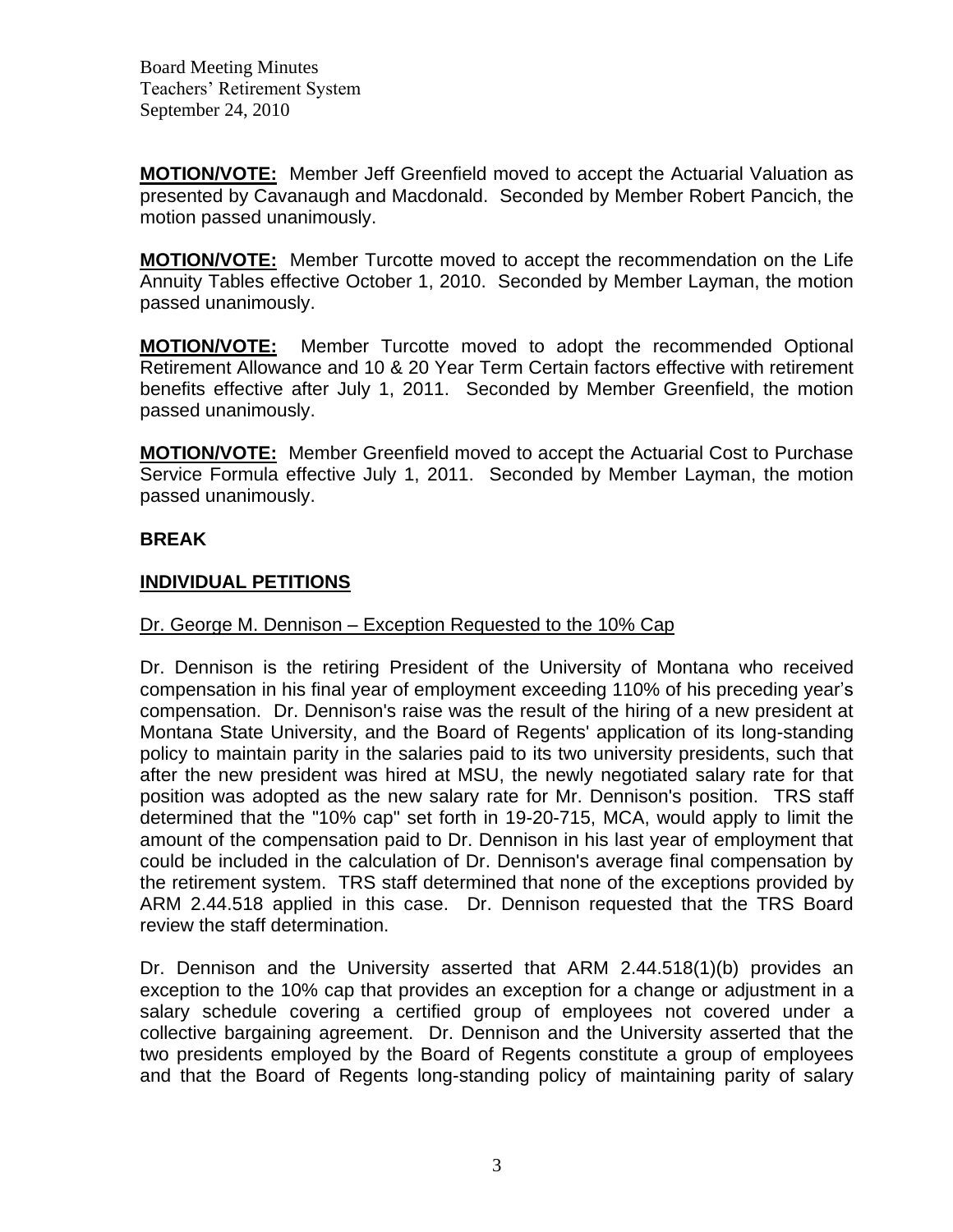between those two positions was "as close to a salary schedule" as the University System was going to have pertaining to those positions.

TRS staff determined that a "policy of maintaining parity" did not constitute a "salary schedule" as anticipated by the administrative rule. Member Greenfield drew a distinction between a salary schedule as commonly understood, by which employees advance in salary on pre-determined and relatively predictable bases, and circumstances where a salary negotiated at arms' length with a new employee is then used as a salary point against which another employee's salary is raised. Member Turcotte pointed out that deeming the application of such policies to maintain parity as "salary schedules" would open the door to substantial potential increases of average final compensation for some TRS members where the employer has not actually committed to paying salaries and funding retirement benefits on the basis of periodic, incremental increases in salary. In such cases, the retirement system has not received the periodic, incremental increases in funding through employer and employee contributions, but in some circumstances would be called upon to provide substantially increased retirement benefits that are not adequately funded. Member Dubbs pointed out that deeming a salary increase to maintain parity to be a salary schedule, as asserted by Dr. Dennison and the Regents, would establish a precedent that would have to be applied equally to every other TRS employer and member who would choose to make similar adjustments in employee salaries to maintain parity with one employee's freely negotiated salary.

**MOTION/VOTE:** Member Greenfield moved that the TRS Board affirm the staff's determination in the Dennison case of the 10% cap. Seconded by Member Turcotte, the motion passed unanimously.

# **EXECUTIVE DIRECTOR'S REPORT**

#### 2011 LEGISLATIVE PROPOSALS

#### Funding Proposals

Mr. Senn reported that the SAVA Committee authorized drafting of the TRS funding proposal with a preference that the increase in the employer contribution rate be drafted as a separate proposal from the benefit adjustments. Mr. Senn went through the substantive provisions of the proposed bill draft, section by section.

Mr. Senn raised the possibility of adding language to the bill to require and define a more substantial "break in service" than is currently set out in statute for a retired member to be eligible to return to work. The Board discussed the advisability of various lengths for a break in service. The Board members all agreed that this issue required additional research and requested follow-up by staff at the November Board meeting.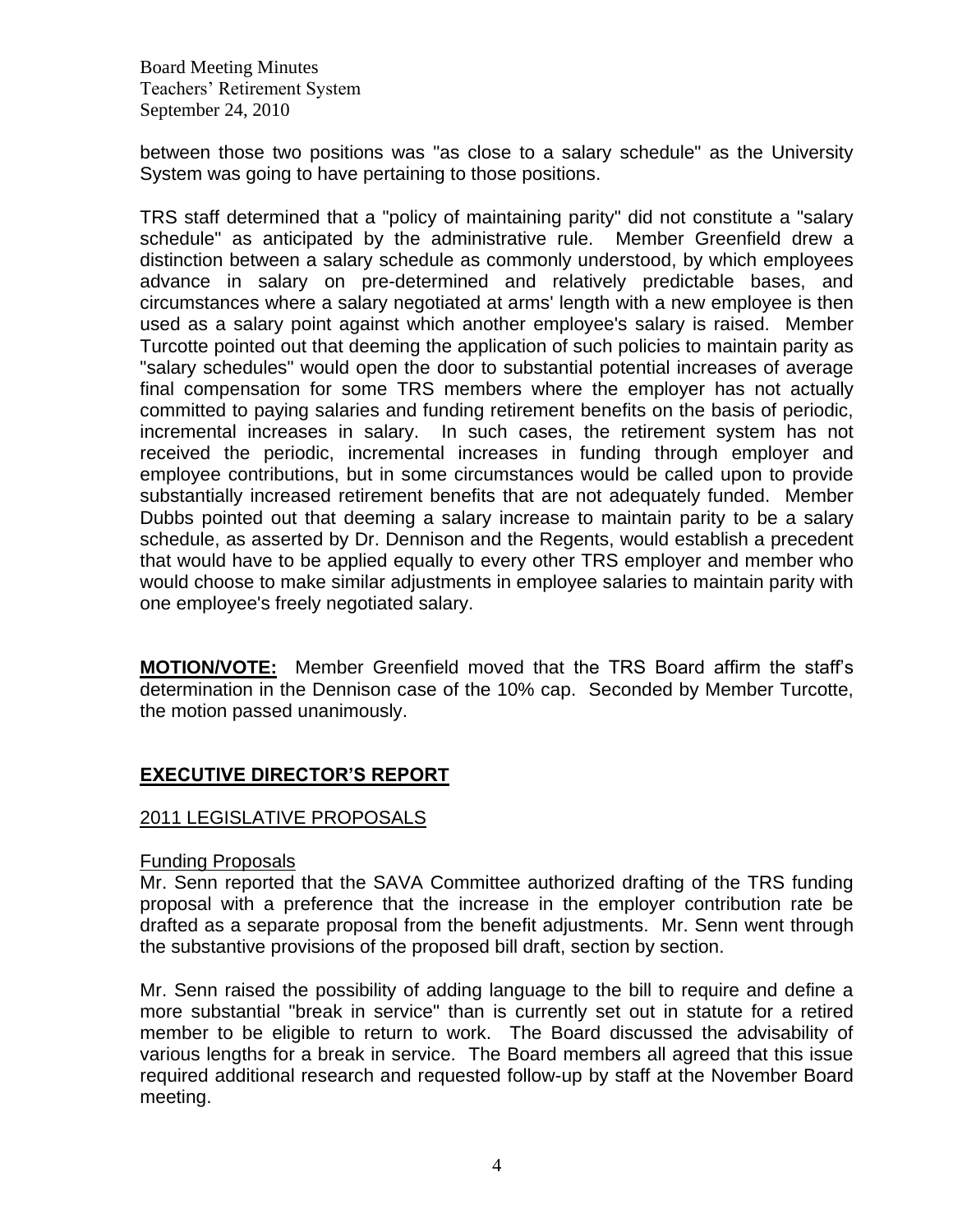Chairperson Peiffer called for public comment on any of the proposals.

Mr. Tom Bilodeau, of the MEA-MFT, stated that he fully supports all efforts of PERS and TRS to actuarially fund the systems. Mr. Bilodeau affirmed that the MEA-MFT supports the TRS legislation and the Modified Pro plan for new hires. The MEA-MFT also supports the 5-year vesting and the 3 year Average Final Compensation, as well as the other proposals that were discussed earlier. Mr. Bilodeau remarked that there are funds held in reserve by each district for the purpose of paying retirement costs that are in excess of 35% of what is needed to cover expenses. Mr. Bilodeau suggested that this 35% of reserves can be cut down to 20%, and use the additional money to help offset the proposed State supplemental contribution increase of 0.5% each year. Mr. Bilodeau estimated the freed-up reserves would be sufficient to cover the State's cost in the next biennium.

Member Pancich commented that some school districts do not have reserves in the amount of 35% and that some districts have above and beyond that amount. There are 420 school districts across the State, 350 of them are at the 35% mark, some, like in Great Falls, are at 20%, and very few are below 20%. Mr. Bilodeau mentioned that this money was raised exclusively for TRS, PERS, unemployment insurance, and Social Security. Mr. Bilodeau pointed out that there is no other legal basis for the money being raised or spent except for these retirement costs.

#### TRS Housekeeping

Mr. Senn provided a section by section review of the proposed housekeeping bill draft for the Board.

#### ORP Supplemental Contribution Rate Increase

Mr. Senn discussed proposed legislation regarding the OPR supplemental contribution rate. He indicated that a preliminary valuation report of the university system's supplemental contribution rate, effective July 1, 2010, found that the ORP supplemental contribution rate needs to increase from 4.72% to 8.52% of ORP member salaries. This represents an increase of 3.80% from the current rate of 4.72%, or approximately a \$7.7 million increase per year. This valuation is based on July 1, 2009 data. This report will be updated and finalized once the July 1, 2010 valuation is complete. The final report will also reflect any investment gains or losses for FY 2010 and any recommendations from the experience study that will be completed and presented to the Board at this meeting.

Mr. Senn discussed with the Board the need for a statute authorizing TRS and MPERA to cross-match membership data to ensure public employees are reported to the appropriate retirement systems and for appropriate administration of the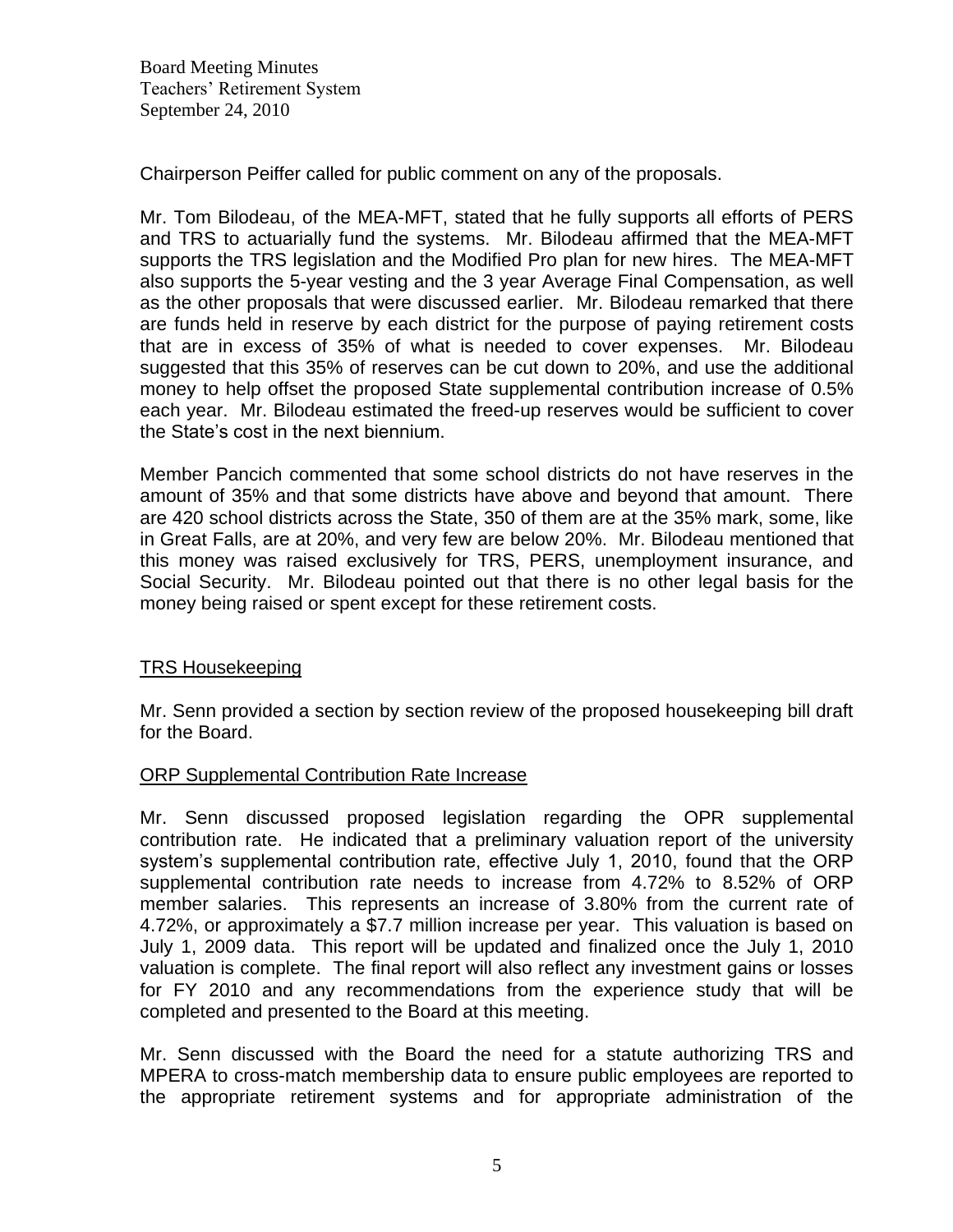retirement systems. He went through the proposed bill draft for such information sharing.

## SAVA Committee Recommendations under HB 659

Mr. Senn reported, that in response to House Bill 659, passed in the 2009 session, the SAVA committee moved to draft legislation for two money purchase plan options and a variation of the professional retirement plan proposed by MEA-MFT. Mr. Senn reviewed a high level summary of the proposals prepared by Legislative Services Staff.

Mr. Senn advised the Board that the SAVA committee was also given two proposals by the Legislative Fiscal Division that would eliminate the General Fund employer contribution subsidy to TIAA-CREF, and reduce by 10% of the supplement State General Fund contribution to all pension funds.

Public comment was requested but none was received on any of these topics.

## **APPLICATIONS AND BENEFIT ADJUSTMENTS**

Regular, Survivorship, Adjustment, and Corrections

The Board reviewed the list of members who had recently retired.

## **CLOSED MEETING**

#### **DISABILITY APPLICATIONS**

#### Executive Session to Discuss Disability Applications

Chairperson Peiffer directed the meeting to be closed at 1:27 PM to discuss and review disability applications since the individual's right to privacy information pertaining to their application for disability benefits clearly exceeds the merits of public disclosure.

## **OPEN MEETING**

Chairperson Peiffer reopened the meeting to the public at 1:32 PM. Ms. Pizzini noted for the record that Member Layman has a conflict of interest with respect to participating in Board actions related to consideration of the Disability of Bruce B. Bainbridge. Member Layman knows Mr. Bainbridge, and has prior knowledge of the circumstances giving rise to his application for disability benefits. Due to the conflict of interest, Member Layman abstained from discussion and voting in this matter.

#### Approval of Applications for Disability Retirement Benefits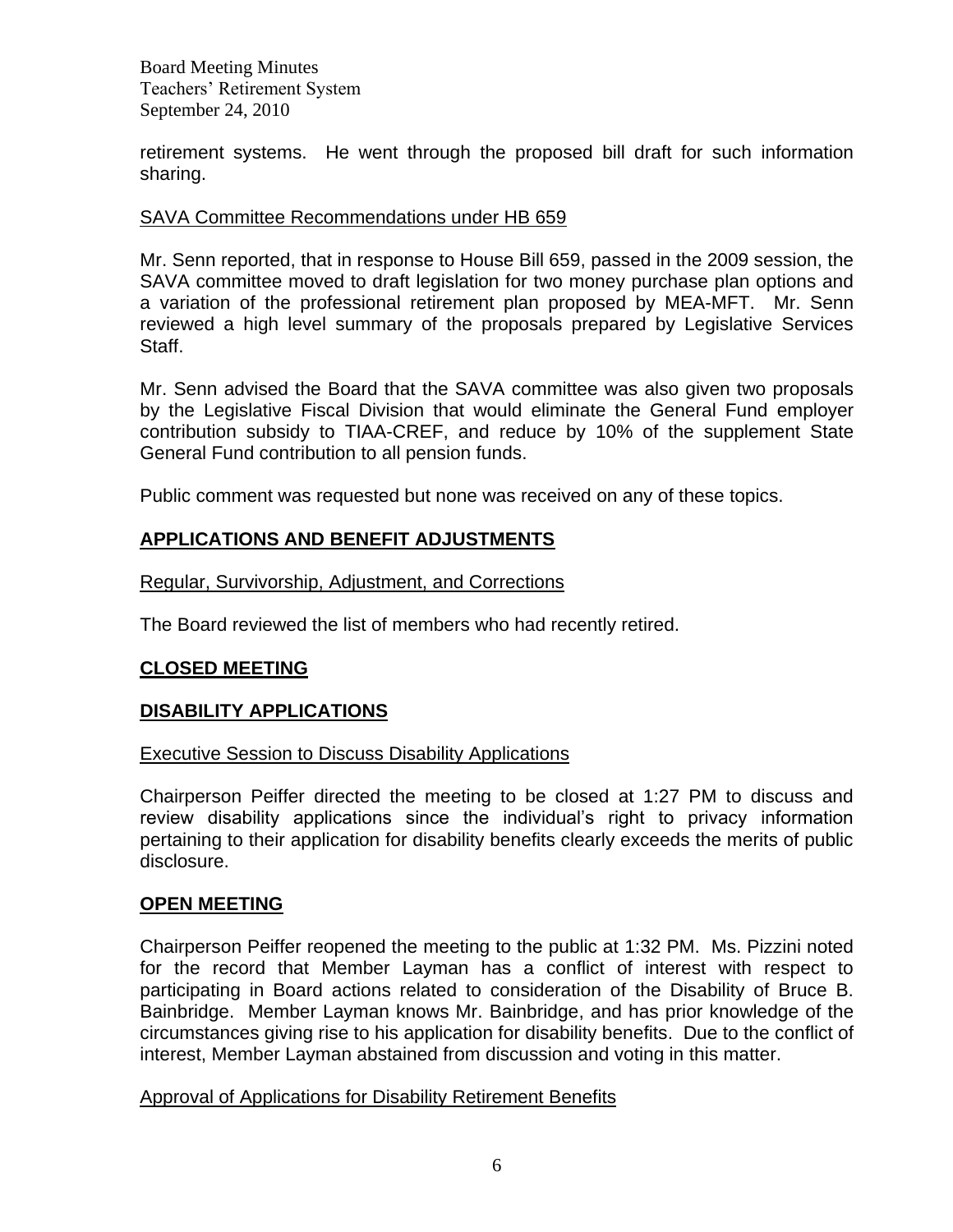**MOTION/VOTE:** Member Turcotte moved to approve Bruce B. Bainbridge's disability application. Seconded by Member Greenfield, the motion passed unanimously.

**MOTION/VOTE:** Member Pancich moved to approve Patricia L. Kahre's disability application. Seconded by Member Turcotte, the motion passed unanimously.

**MOTION/VOTE:** Member Pancich moved to approve Carol A. Mielke's disability application. Seconded by Member Dubbs, the motion passed unanimously.

**MOTION/VOTE:** Member Pancich moved to approve Kirk D. Hamman's disability application. Seconded by Member Layman, the motion passed unanimously.

Member Pancich made a request that additional information be included on the retirement report in regards to a member's Average Final Compensation, the calculation of the benefits, and the monthly benefit amount. Mr. Senn responded that that information was considered confidential, private information and could not be put on a public document. Ms. Pizzini stated that the Board could be provided with the requested information if necessary but only in circumstances in which the information would not be made public.

### Request for Public Information

Ms. Pizzini informed the Board that a request has been received by TRS for the names, employers, and job titles of the TRS retirees being paid the 10 highest annual benefit amounts. The request was received from Montana Watchdog related to a list the SAVA committee made public of the 100 highest paid benefit amounts. Ms. Pizzini indicated the retirees at issue were contacted regarding their willingness to waive any privacy rights they may have in the information, and to authorize TRS to disclose the information. One retiree authorized disclosure, the others declined to authorize disclosure. Ms. Pizzini informed the Board that current law does not clearly establish whether the requested information must be publicly disclosed, but that the retirement system must err on the side of protecting the members, so would request an Attorney General opinion in the matter.

## **OTHER BUSINESS**

Board of Investments Asset/Liability Study – Data Request

Mr. Senn informed the Board that the Board of Investments, through its investment consultant, is requesting actuarial information from TRS in order to conduct an asset/liability study. Mr. Senn recommended that the Board authorize the disclosure of the necessary information to RV Kuhns, subject to an appropriate confidentiality agreement, and authorization of expenditure of funds for the information transfer from Cavanaugh Macdonald to RV Kuhns and follow-up consultation to complete the study. Mr. Senn estimated a total cost to TRS of \$4500 to \$5000.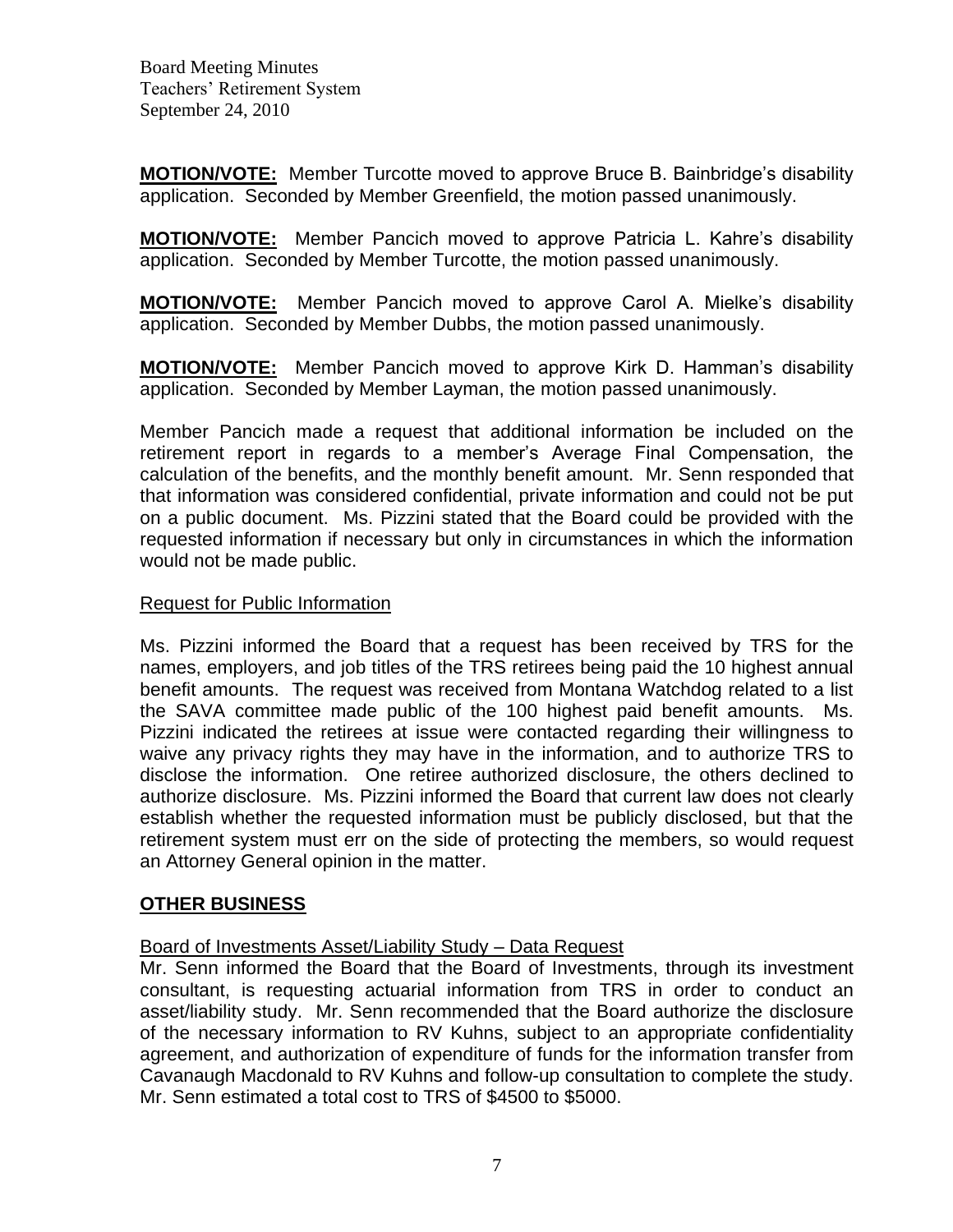**MOTION/VOTE:** Member Turcotte moved to authorize the release of the information to RV Kuhns to do the asset/liability study and to authorize expenditure of the requisite payments to the actuary. Seconded by Member Dubbs, the motion passed unanimously.

## Investment Report – James Turcotte

Member Turcotte gave the Board of Investments report. The TRS Board expressed their interest in having a copy of the BOI report emailed to them. Member Turcotte went over the current asset allocation for TRS as stated in the BOI report and noted that the allocations are still in the ranges that have been prescribed for the various investment classes. Member Turcotte reviewed the investment returns reported by the Board of Investments, and indicated that the difference between the net amount and the gross amount was the cost of having the investment accounts managed by contracted managers. Investment returns, net of expenses for TRS, were 12.84%, and the benchmark was 15.95%. Gross investment returns for TRS were 13.51%, and the benchmark was 13.33%. Member Turcotte stated that TRS outperformed the gross benchmark and underperformed the net benchmark.

# Mavencamp Contested Case Hearing

This matter was on the agenda for the Board's consideration of the Hearing Examiner's Findings of Fact, Conclusions of Law, and Proposed Decision; TRS' exceptions to the Hearing Examiner's proposed decision; and Mr. Mavencamp's responses to TRS' exceptions. Neither party requested oral arguments. Mr. Mavencamp was present with legal counsel, Michael Green (representing Mr. Mavencamp at this meeting in place of Daniel Johns). Because Ms. Pizzini represented the retirement system in the contested case matter, David Ohler was engaged by the Board to advise the Board in its decision-making process in this matter.

# **CLOSED MEETING**

Chairperson Peiffer closed the meeting at 2:04 PM to discuss legal strategy. Present in closed session were the Board members and Mr. Ohler.

Mr. Mavencamp, through his legal counsel Michael Green, objected to the Board having a closed session.

## **OPEN MEETING**

Board Consideration of Findings of Fact, Conclusions of Law, and Proposed Decision of the Hearings Examiner and Exceptions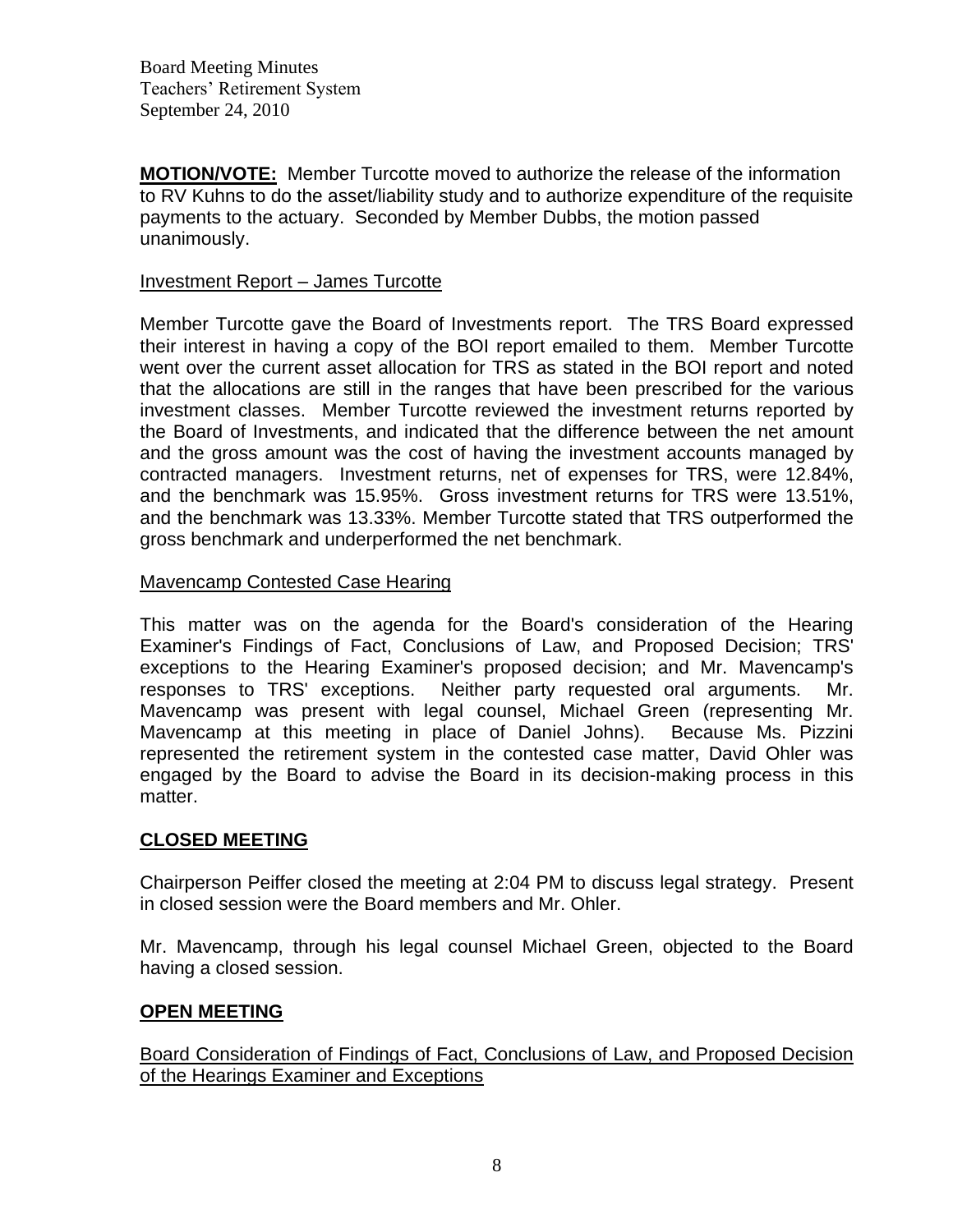Chairperson Peiffer reopened the meeting to the public at 3:04 PM. The Board considered each of TRS' filed exceptions to the Hearing Examiner's Findings of Fact and Conclusions of Law:

The Board considered Exception #1 regarding the Hearing Examiner's conclusion of law that the term provision of the original 2006-2007 employment contract was ambiguous.

**MOTION/VOTE:** Member Greenfield moved that the Teachers' Retirement Board reject the Hearing Examiner's conclusion of law with respect to part-time/full-time and 200 days. Seconded by Member Layman, the motion passed unanimously.

The Board considered Exception #2 pertaining to the Hearings Examiner's finding of fact that Lynn Mavencamp worked fewer than 180 days under the 2006-2007 contract.

**MOTION/VOTE:** Member Greenfield moved that the Board find the finding of fact was not supported by substantial evidence in the Hearings Examiner's report. Seconded by Member Pancich, the motion passed unanimously.

The Board considered Exception #3 pertaining to the Hearing Examiner's finding of fact that Lynn Mavencamp did not make a salary demand for his employment with the school district for the 2007-2008 school year. The Board found that there was substantial evidence on the record to support the Hearing Examiner's finding of fact.

The Board considered Exception #4 pertaining to the Hearings Examiner's conclusion of law that the salary paid to Mr. Mavencamp in 2007-2008 did not include compensation deferred from 2006-2007.

**MOTION/VOTE:** Member Greenfield moved that the TRS Board reject the conclusion of law by the Hearings Examiner on this issue. Seconded by Member Pancich, the motion passed unanimously.

The Board considered Exception #5 pertaining to the Hearings Examiner's conclusion of law that Mr. Mavencamp was not unjustly enriched.

**MOTION/VOTE:** Member Dubbs moved that the TRS Board reject the Hearings Examiner's conclusion of law that Mr. Mavencamp was not unjustly enriched. Seconded by Member Layman, the motion passed unanimously.

The Board, with its legal counsel in this matter, David Ohler, discussed that other provisions of the Hearing Examiner's proposed decision would need to be rejected or amended based on the Board's decisions on the filed exceptions, and that the findings of fact put forward by the Hearing Examiner that were not in conflict with the Board's determinations should be adopted by the Board.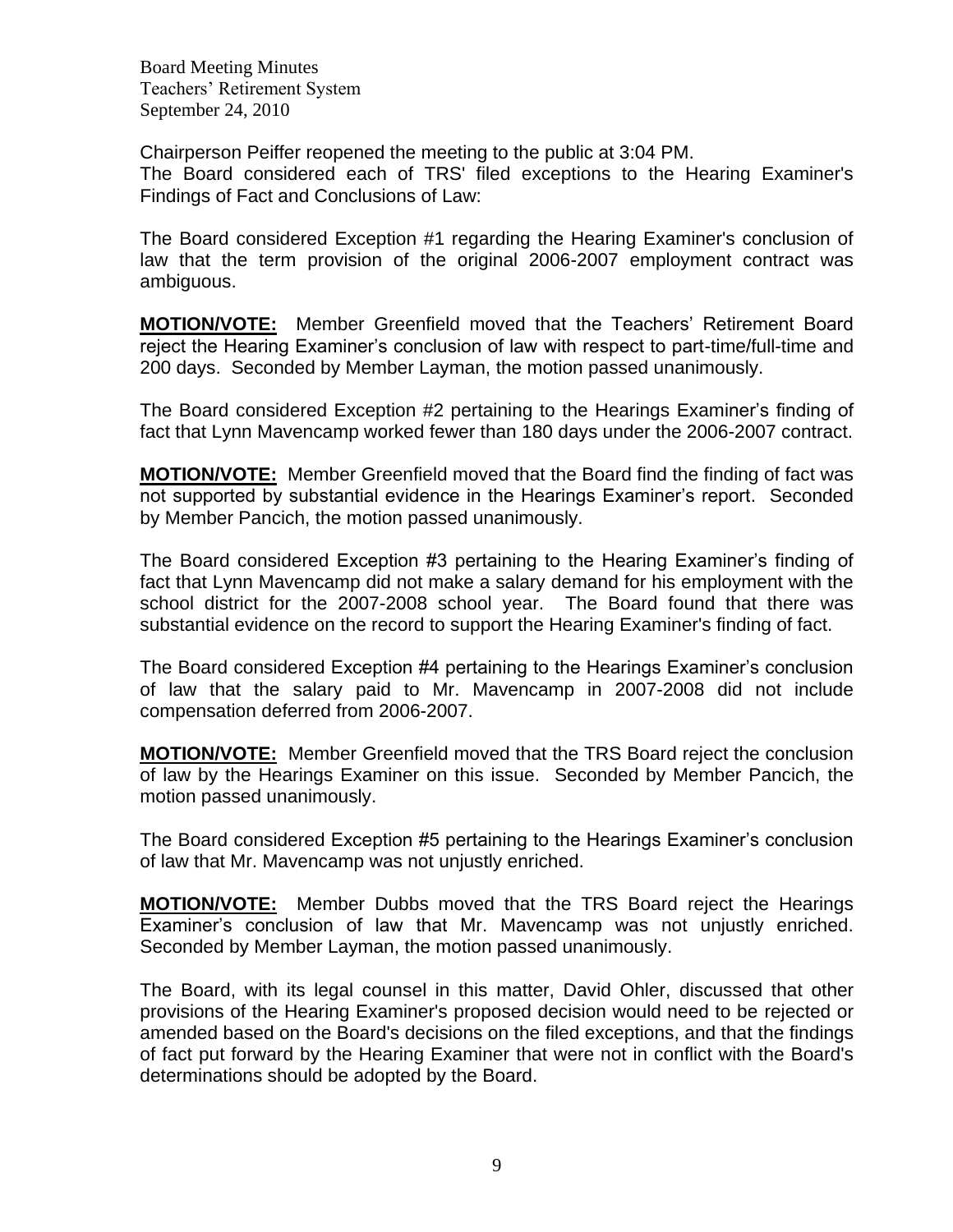**MOTION/VOTE:** Member Turcotte moved that the Board reject the Hearings Examiner's conclusion of law and that the Board does have the right to recalculate benefits upon discovery of errors or omissions, and may collect any enhanced benefits. Seconded by Member Pancich, the motion passed unanimously.

**MOTION/VOTE:** Member Dubbs moved that the Board accept all other findings of fact and conclusions of law by the Hearings Examiner, except those modified or rejected. Seconded by Member Turcotte, the motion passed unanimously.

Chairperson Peiffer directed that a proposed final order be drafted in conformity with the Board's determinations. The Board scheduled a follow-up telephonic Board meeting to take action on a final order for 8:30 a.m. on October 26, 2010.

## **OTHER BUSINESS**

### Financial Statements, Budget, & Delinquent Agency

Dan Gaughan, TRS Account/Fiscal Manager reported on TRS' current financial status. Mr. Gaughan noted that the annual financial audit of TRS by the Legislative Audit Division would begin within the week, and adjustments to the reports may be made in the future if recommendations for adjustments are made by the auditors. Mr. Gaughan particularly pointed out an adjustment reported in the current financial statements necessary due to an accounting error by the Board of Investments found in March 2010, related to BOI's real estate investment pool. The Board of Investments has had to make adjustments for over-distributed income, which then had to be reflected in TRS' financial statements. Mr. Gaughan reviewed the budget status report with the Board.

#### Update on Review of the Pension Administration System

Bill Hallinan reported on his review of potential pension administration system updates for TRS. He also shared general information with the Board regarding applicable State IT standards for management of a project if TRS determines it is necessary to substantially update its pension administration system. He updated the Board on the process currently being undertaken by MPERA to update its pension administration system, including its review of potential vendors, in which TRS is participating for informational purposes. He will update the Board on this issue at the November Board meeting, which will follow a vendor fair being sponsored by MPERA at the end of October.

#### Next Meeting Dates

The next meeting of the Board is scheduled for November 19, 2010.

In addition, Mr. Greenfield gave a report about the NCTR Conference that he attended in Portland, Oregon. Mr. Greenfield discussed how Montana is doing better than some other states in regards to the retirement systems.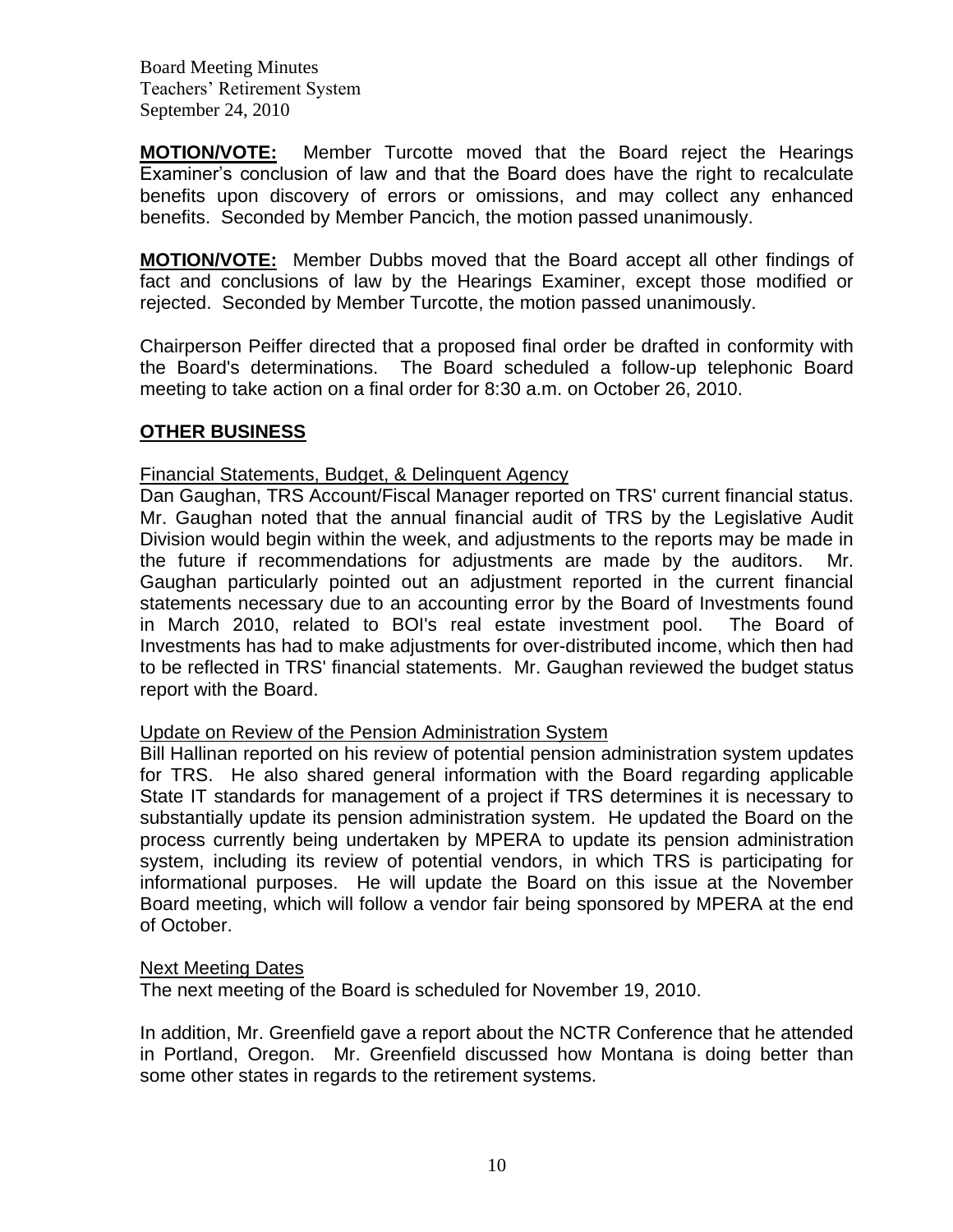# **LEGAL COUNSEL'S REPORT**

#### Adopt Administrative Rule Revisions – Notice 2-44-442

Ms. Pizzini reported on the administrative rule process to amend rules pertaining to the qualifications of TRS' actuaries and the requirement for disability retirees to annually report employment income to TRS. She indicated that the proposal notice was published, no hearing was requested or held, and that one comment was received. Ms. Pizzini informed the Board that the necessary amendment was made based on the public comment and presented the Board with the proposed adoption notice for their consideration and action. She indicated that the adoption notice would be filed with the Secretary of State's office on October 4, 2010, if approved by the Board.

**MOTION/VOTE:** Member Layman moved that the Board approve the amendments as outlined by Denise Pizzini. Seconded by Member Greenfield, the motion passed unanimously.

#### NAPPA Conference Report

Ms. Pizzini summarized that there were conversations at the conference about vested rights and benefits changes. Ms. Pizzini mentioned the presentation by Colorado PERA, who is trying to modify their cost of living adjustment in order to change benefits for new and current members. Ms. Pizzini updated the Board regarding the Class Action suits against various public pension plans in other states arising from benefit changes or contribution increases affecting current members/retirees.

#### Summary of Legal Issues

No other legal issues were presented.

## **ELECTION OF OFFICERS**

#### Election of Chair and Vice-Chair

Chairperson Peiffer called for a nomination of Chair.

**MOTION/VOTE:** Member Greenfield moved that Member Kari Peiffer remain as Chairperson of the TRS Board. Seconded by Member Pancich, the motion passed unanimously.

Chairperson Peiffer called for a nomination of Vice Chair.

**MOTION/VOTE:** Member Dubbs moved that Member Darrell Layman remain Vice-Chair. Seconded by Member Greenfield, the motion passed unanimously.